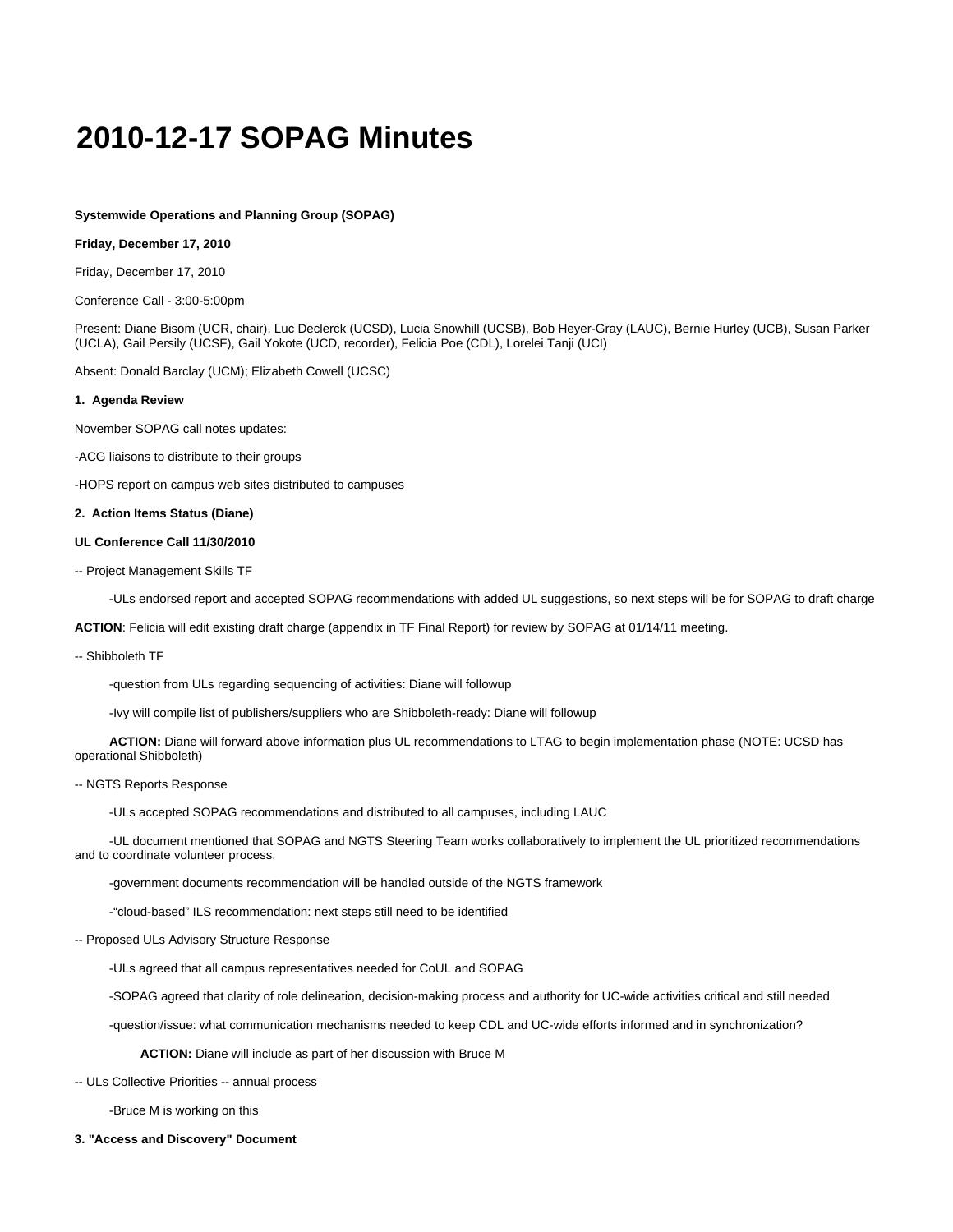**ACTION:** SOPAG assumption: Worldcat Local moves into production

SOPAG will re-examine revised draft by Felicia and add the new CDL services (WAS, Merritt, HathiTrust, etc.).

a) Felicia, Luc, Patti Martin will discuss the Worldcat Local issue

b) Felicia will review her draft along with other versions as well as content from Laine to Diane email

### **4. Project Management** Implementation **Task Force**

-- Draft Charge based on UL Nov 30 call notes (Felicia)

-see notes from item 2 above

### **5.Print on Demand**

-- Confirm: Ask HOPS to coordinate POD marketing and outreach with Heather Christensen/CDL

**ACTION:** SOPAG via Elizabeth C will ask HOPS to coordinate POD marketing and outreach with Heather

### **6. ACG Updates**

## **-- CDC**

-Shared Monographs Planning Group report accepted with a new group being formed (Shared Monographs Coordinating Group)

-Springer/Sage licensing negotiations progressing

-updating guidelines for creating and discontinuing a shared print archive for e-journal packages

-single/separate record for serials feedback submitted to HOTS

From Jim Dooley (12/7/2010): " ... you may remember that one of the suggested CDC initiatives from our April retreat that was on our report for the SOPAG/ACG meeting was the development of a UC Collection Development Plan for Digital Resources. We identified CDC, DLSTF2 and the HathiTrust infrastructure team as participants in this effort. Clearly this effort will require a cross-functional group that will need to be charged by SOPAG and SOPAG may well identify additional stakeholders. Ivy Anderson, who is chair of the HathiTrust collections committee among her many roles, has expressed interest in participating in this work."

**ACTION:** Lucia will consult with Jim for clarification of the need from CDC perspective

**-- HOPS:** no report

**-- HOTS:**

-developing feedback to SMPG report

-possible opportunity for a joint in-person meeting of HOTS, CDC, NGTS in March, 2011 regarding NGTS next step recommendations from ULs

**ACTION:** Lucia, Vicki G (HOTS), Jim (CDC) Luc discuss possibility for joint meeting and potential agenda

**-- LTAG:** no report

**-- RSC:**

\*-\*working on RFP for courier service handling ILL traffic among UCs

## **7. Task Force Updates**

-- SPiPTF (Shared Print in Place) – Lucia

-working on draft report

-- DLSTF2 (Digital Library Services 2) -- Felicia

## **ACTION:**

a) Diane will remind task force to consult with other ACGs when have questions

b) Ok to give more time for report, but need to know why and will encourage the development of models for the infrastructure

**8. NextGen Melvyl Update** – Luc

-no update

<sup>--</sup> Background Notes (last updated by Felicia Poe 11/01/10)